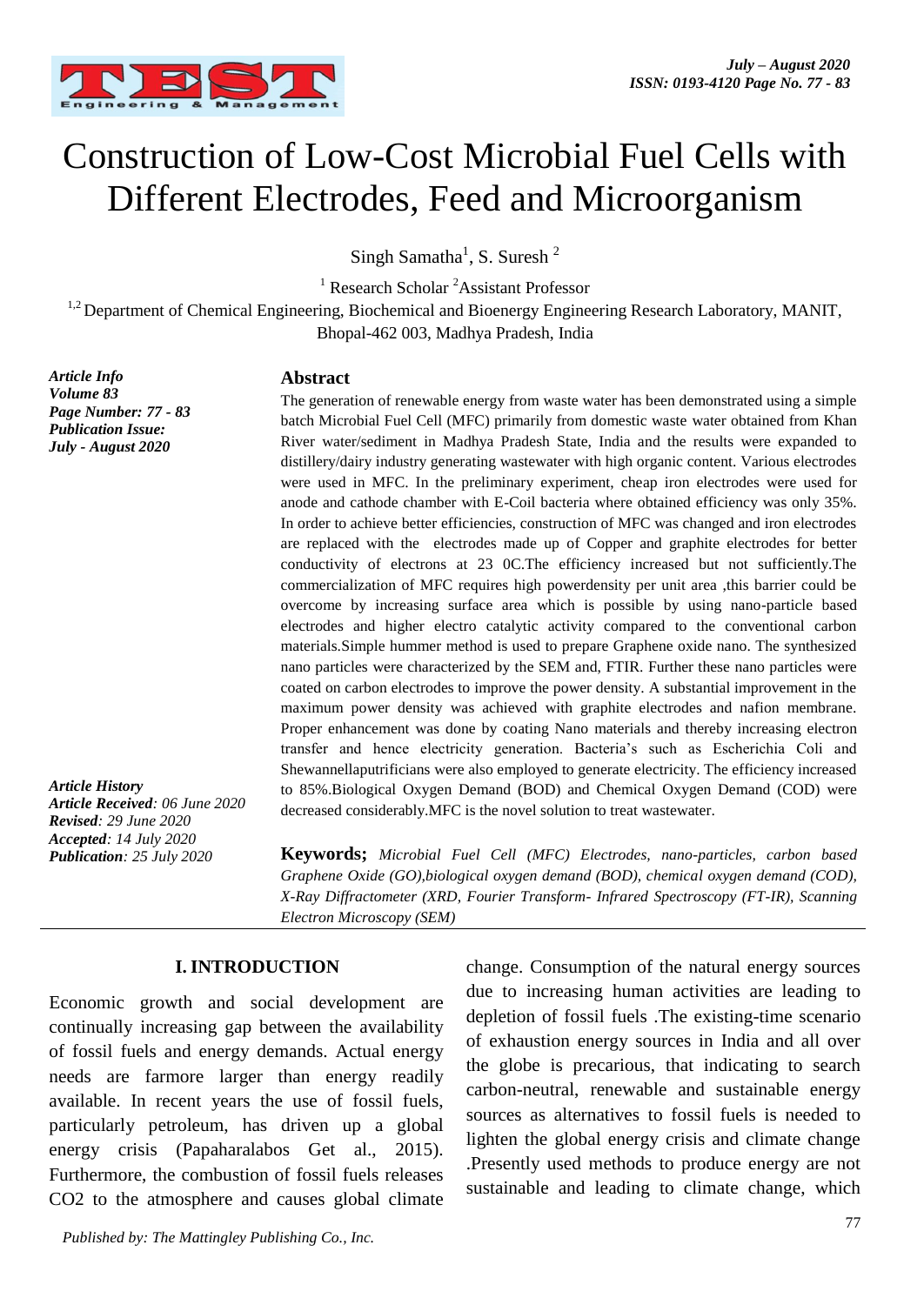

require to develop sustainable methods those produce energy using renewable and carbon-neutral sources (Bullen et al., 2006). Biomass is one of the future energy sources, since it is carbon neutral. Treatment of biomass such as waste water is a continuing issue, especially in undeveloped countries, where the infrastructure is not present and the energy demands cannot be met. Fossil fuel reserves are low and their use to produce energy has adverse environmental impact. It leads to a search for novel renewable energy technologieslike Microbial fuel cells (MFCs) where waste water is used to generate electricity

#### **EXPERIMENTS AND RESULTS**

Two main aspects of the MFC, substrate and parameters affecting anode biofilms were investigated in order to enhance the anode performance for the production of electricity and for waste/wastewater clean-up. Firstly, system design aspects such as, each MFC component, reactor designs as well as anode and cathodes were looked into. Through comparing nine commercially available ion exchange membranes, a Nafion membrane was chosen for the rest of the work. Secondly, three different parameters affecting anode biofilms, temperature, type of electrode material and feedstock, were investigated to analyze and understand the energy production and waste reduction.

Microbial Fuel Cell is made up of low cost materials with the design as shown in the figure 1 .MFC consists of one anode and one cathode compartments of equal volume (500 ml ) , length of MFC is 19 cm, breadth 15 cm and height of 7.5 cm.and distance between the anode and cathode was 20 cm. The wastewater was supplied to the anode and salt water was placed in the cathode compartment. The anode and cathode chambers were separated by Nafion membrane and electrodes were connected via copper wire to multimeter.



**Figure 1: Typical Microbial Fuel Cell**

Initially experiments were started at 230C in the laboratory, at this temperature three electrodes were used namely Copper rod, Graphite rod and Iron rod with Khan River wastewater as substrate and E-Coil for bacteria. After 15 days experiments it is found that power density is very low i.e maximum 0.45924 (mW/m2), COD reduction is only about 35 % and efficiency is 30%

Experiments are continued further by changing temperature, substrate and electrode design and results are compared for the nine MFCs in terms of power density, COD and BOD as shown in table 1.

Three MFC setups are prepared , experiments are started at 23 0C, wastewater as feed, E-Coil microbes and electrodes materials are Copper (MFC 1), Graphite rod (MFC 2), Iron rod (MFC 3).In this set of experiments maximum efficiency was only 23% , because of the low temperature biofilm formation at the anode was very low.To increase efficiency temperature changed to 35 0C and graphite rod design is changed to plate, two microbe groups are used namely ShewannellaPutrificians (MFC 4) and E-Coil (MFC 5).Out of these two experiments MFC 4 has given maximum power density of 11.28 mW/m2 and efficiency of 45% as shown in the figure 2. COD reduced to 52 %.

Efficiencies are very low, in order to improve efficiency anode surface area is increased by nano particle coating. Graphene oxide nanoparticles are prepared using hummer method. Electrode surface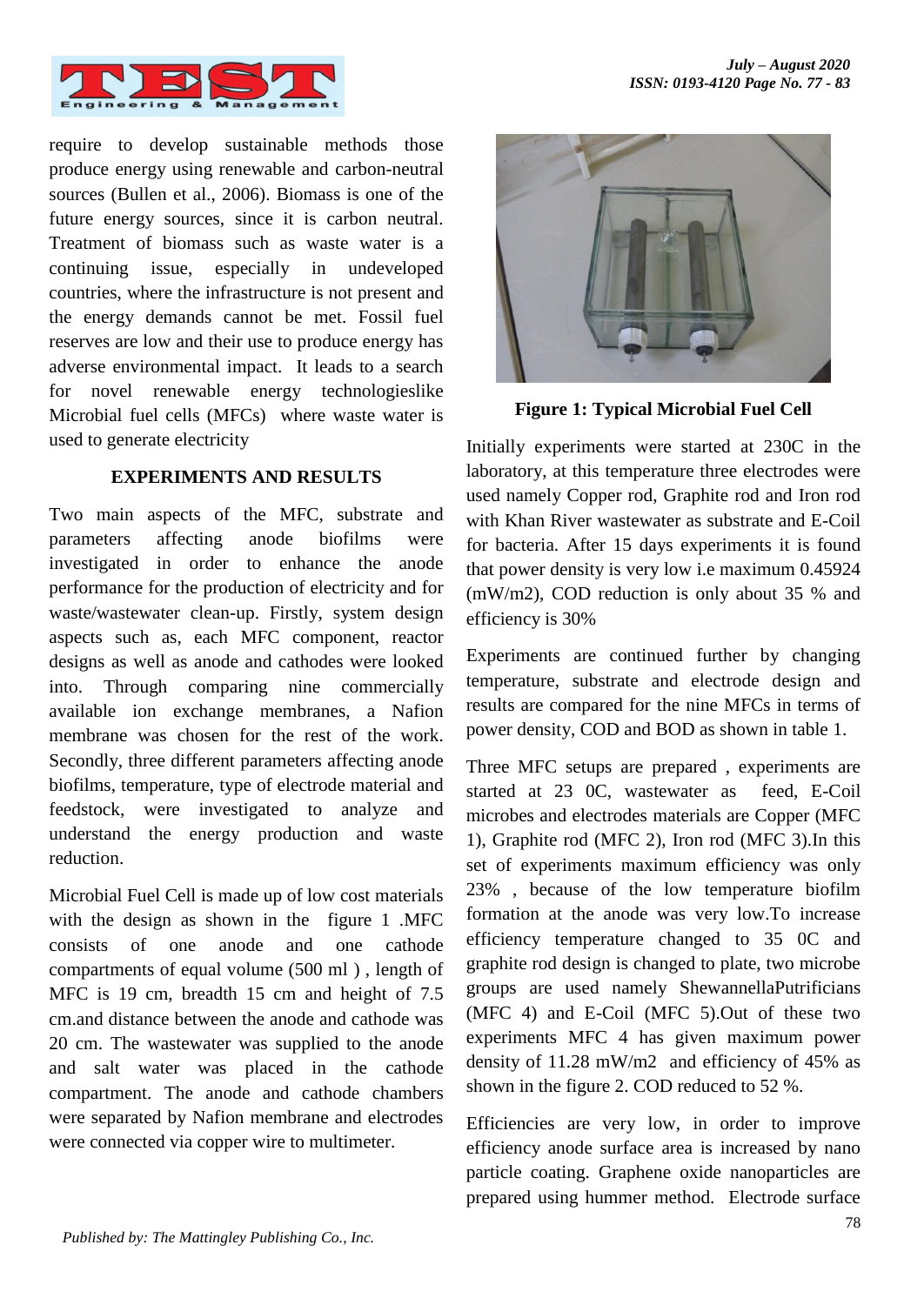

area plays a very important role to increase the production of electricity , hence electrodes are coated with graphene oxide (GO) nanoparticles for better surface area , nanoparticles are synthesised by hummer method and particles are characterised by FTIR and SEM technologies. The results are shown in figure 2 and 3 respectively.



**Figure 2. FT-IR spectrum of Graphene oxide nanoparticles**

The characteristic FTIR spectrum of GO nanoparticles is depicted in Figure. 6. It is seen with oxygen-containing groups in which the main absorption band at 3421 cmí1 is assigned to the O-H group stretching vibrations. The two absorption peaks at about 1020 cmí1 and 1049 cmí1 are assigned to the C–O stretching vibrations. This C=O group found in GO would facilitate the attachment of biomolecule.



**Figure 3. The SEM image of surface GO nanoparticles obtained by a chemical exfoliation technique**

It was found that GO nanoparticles consists of randomly aggregated and crumpled thin sheets which also observed with wrinkles and folds on the surface of GO nanoparticles. This result confirmed that two-dimensional nanosheets of GO can be produced from exfoliation of suspended graphite oxide.

Graphite plates are coated with GO nanoparticles and two experiments are conducted with E-Coil (MFC 5) and shewannellaPutrificians (MFC 6) as microbes to analyze .Temperature maintained at 35 0C. Experiments are conducted for 15 days , maximum power density achieved was 29.04 mW/m2 and efficiency increased to 67% for MFC. COD and BOD also reduced considerably. It shows shewannellaPutrificians forms biofilm better than E-Coil at the electrode.

Organic content in the feed is one of the important factors to improve the power density, Khan river wastewater is changed to Dairy waste water to test the reults.Three experiments are conducted with Dairy wastewater as substrate , Graphite with GO particles coating ,E-Coil as microbe (MFC 7), with same electrode and shewannellaPutrificians microbes (MFC 8) and the last one copper plate electrode (MFC 9) with same operating conditions.

It was very evident that MFC 8 was giving good results from the day one . The maximum power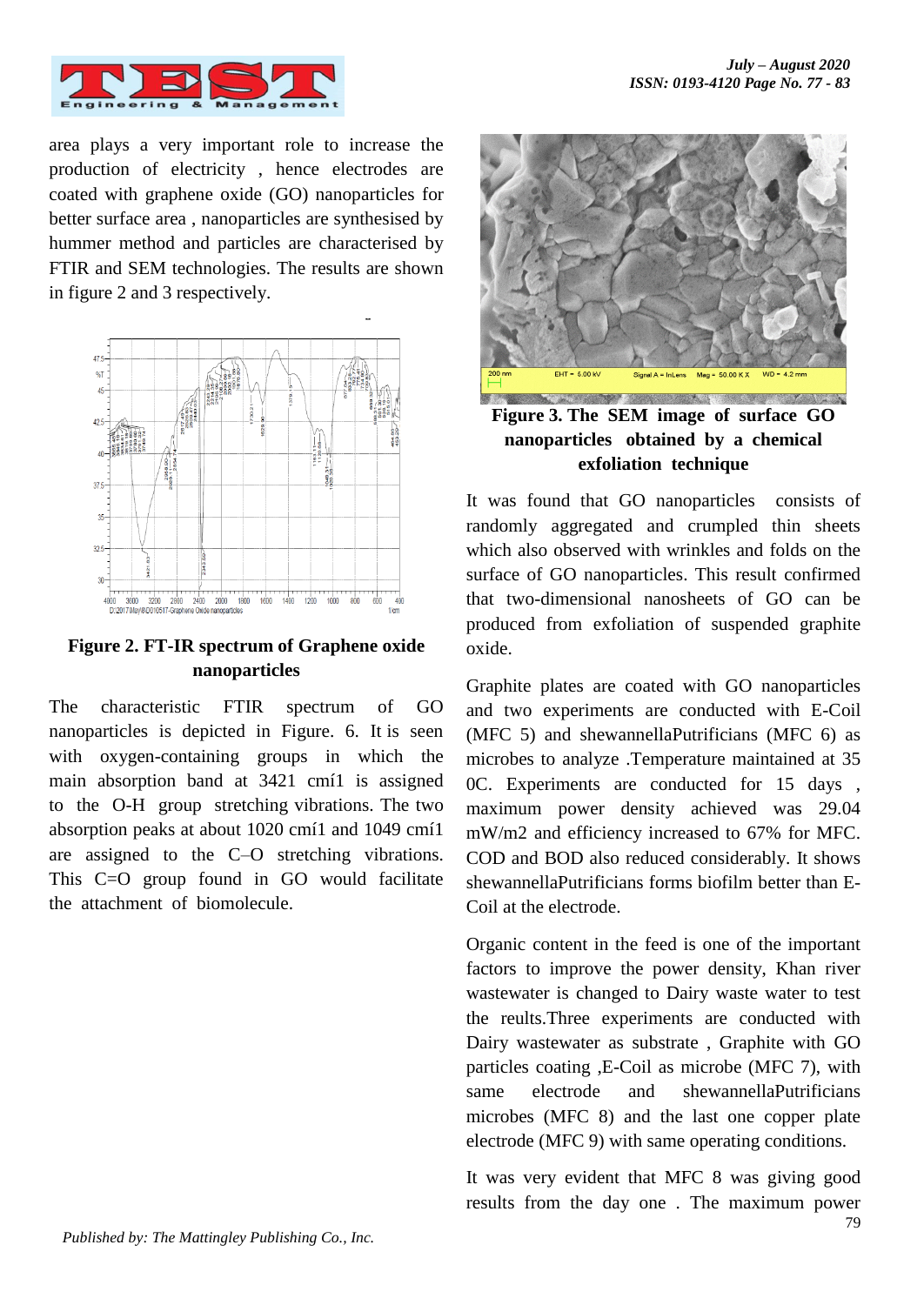

density achieved was on day 7 itself i.e 35.69 mW/m2 and efficiency of 81%, it is maintained till 3 days and started reducing.COD is reduced up to 80- 85%.

In all operating experiment, the MFCs were able to achieve high biological oxygen demand (BOD) and chemical oxygen demand (COD) reduction up to 85% and 80% with dairy wastewater and domestic wastewater respectively. In both the cases Shewanellaputrfaciens are used as electron carriers for the transfer of electrons from bio film to electrodes. Comparison of power density and efficiency results for MFC 4, MFC 6 and, MFC 8 are shown in the figure 4 and 5 respectively.

MFC with dairy wastewater substrate, shewannellaputrificiansmicrobes ,grahite plate with graphene oxide nanoparticles at 350C has showed that voltage production is good but power density can be increased by increasing the current production, so it can be achieved by stacking the more no of MFCs in series.

### **CONCLUSION**

MFC is a novel and promising technology to overcome the problems of wastewater treatment and bioelectricity production. Power density can be improved by surface area and with carbon based electrodes. Commercialization needs more research on cost effective materials with stacked MFC designs.Some companies (mfc tech, Opencel) have emerged to use MFC technology for fuel and other potential applications including remote power, bioremediation and biosensors proving that this technology could have greater impact in development of clean energy within a few years. MFCs can be considered seriously in developing countries where wastewater treatment is only on paper not in use because of the high cost involved where industries and municipal corporations can earn money by generating electricity while treating wastewater.

### **REFERENCES**

- [1] Choi S. 2015. "Microscale microbial fuel cells: advances and challenges". Biosens. Bioelectron., 69:8–25.
- [2] Papaharalabos G, Greenman J, Melhuish C, Ieropoulos I. 2015. "A novel small scale microbial fuel cell design for increased electricity generation and waste water treatment". Int. J. Hydrogen Energy, 40:4263- 4268.
- [3] Singh R, Krishna BB, Kumar J, Bhaskar T. 2016. "Opportunities for utilization of nonconventional energy sources for biomass pretreatment". Bioresour. Technol., 199 :398– 407.
- [4] Wu S, Li H, Zhou X, Liang P, Zhang X, Jiang Y, Huang X. 2016. "A novel pilot-scale stacked microbial fuel cell for efficient electricity generation and wastewater treatment". Water Res., 98:396-403.
- [5] Hidalgo H, Tommasi T, Velayutham K, Ruggeri B. 2016. "Long term testing of microbial fuel cells Comparison of different anode materials". Bioresour. Technol., 219: 37–44.
- [6] Bullen RA, Arnot TC, Lakemanc JB, Walsh FC. 2006. "Biofuel cells and their development". Biosens. Bioelectron., 21:2015–2045.
- [7] Potter MC. 1912. "Electrical effects accompanying the decomposition of organic compounds". Proc. R. Soc. London Ser. B., 84: 260-276.
- [8] Canfield JH, Goldner BH, Lutwack R. 1963. "NASA technical report". Magna Corporation Anaheim CA, 63-69.
- [9] Lewis K. 1966, "Symposium on bioelectrochemistry of microorganisms". IV biochemical fuel cells. Bacteriol. Rev., 30:101- 113.
- [10]Habermann W, Pommer EH. 1991. "Biological fuel cells with sulphide storage capacity". Applied Microbiol. Biot., 35:128–133
- [11]Allen RM, Bennetto HP. 1993. "Microbial fuelcells: electricity production from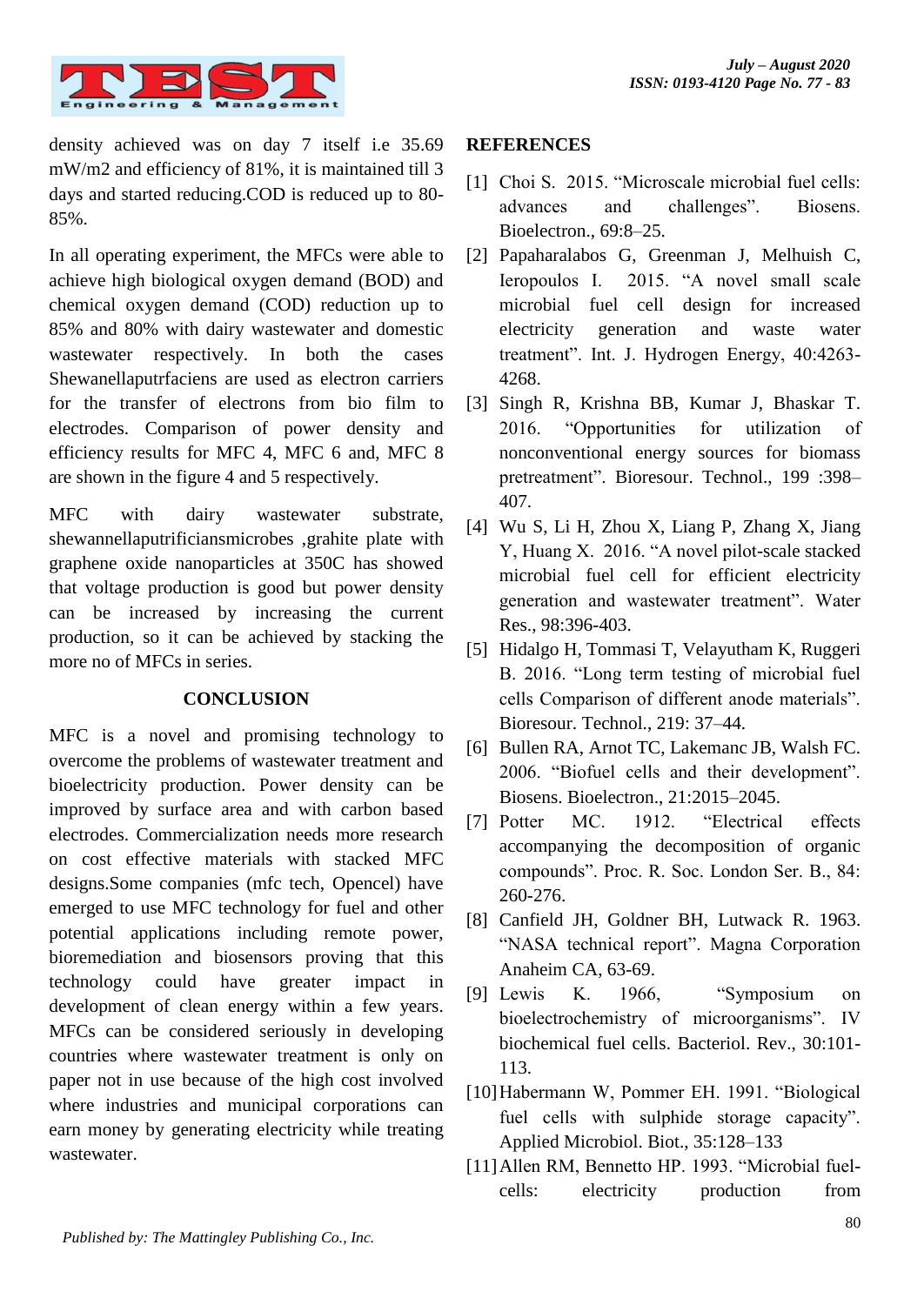

carbohydrates". Appl. Biochem. Biotechnol., 39/40 : 27–40.

- [12]Mathuriya A, Sharma VN. 2009. "Bioelectricity production from various wastewaters through microbial fuel cell technology". J. Biochem. Tech., 2 :133-137.
- [13] A, Gratzel M. 1995. "Light-induced redox reaction in nanocrystalline system". Chem. Rev., 95 :49-65.
- [14]Murray CB, Kagan CR, Bawendi MG. 2000. "Synthesis and characterization of monodisperse nanocrystals and close-packed nanocrystal assemblies". Annu. Rev. Mater. Sci., 30: 545-610
- [15]Mackerle J. 2005. "Nanomaterials, nanomechanics and finite element: a bibiliography (1994- 2004) modelling simulation". Mater. Sci. Eng., 13:123-158.
- [16]Li L, Scott K, Yu EH. 2013. "A direct glucose alkaline fuel cell using MnO2-carbon nanocomposite supported gold catalyst for anode glucose oxidation". J. Power Sources, 221:1-5.
- [17]Pumera M, Sanchez S, Ichinose I, Tang J. 2007. "Electrochemical nano biosensor". Sens. Actuators B Chem., 123 :1195-1205.
- [18]Kalathil S, Nguyen VH, Shim J-J, Khan MM, Lee J, Cho MH. 2013. "Enhanced performance of a microbial fuel cell using CNT/MnO2 nanocomposite as a bioanode material". J. Nanosci. Nanotechnol., 13:7712-7716.
- [19]Park IH, Christy M, Kim P, Nahm KS. 2014. "Enhanced electrical contact of microbes using Fe3O4/CNT nanocomposite anode in mediatorless microbial fuel cell". Biosens. Bioelectron., 58 :75-80.
- [20]Mehdinia A, Ziaei E, Jabbari A. 2014. "Multiwalled carbon nanotube/SnO2 nanocomposite: a

novel anodematerial for microbial fuel cells". Electrochim. Acta, 130 : 512-518.

- [21]Zhang C, Liang P, Jiang Y, Huang X. 2015. "Enhanced power generation of microbial fuel cell using manganese dioxide-coated anode in flow-through mode". J. Power Sources, 273 : 580-583.
- [22]Logan, B. E., Hamelers, B., Rozendal, R., Schröder, U., Keller, J., Freguia, S., Aelterman, P., Verstraete, W. and Rabaey, K. 2006. "Microbial fuel cells: Methodology and technology./ Environmental Science and Technology", 40(17), 5181-5192.
- [23]FengyingMa ,Yankai Yin, and Min Li, Hindawi. 2019. "Start-Up Process Modelling of Sediment Microbial Fuel Cells Based on Data Driven Mathematical Problems in Engineering". Volume 2019, doi.org/10.1155/2019/7403732
- [24]Wenfang Cai, Keaton Larson Lesnik, Mathew J. Wade Elizabeth S, Heidrich YunhaiWanga, Hong Liub. 2019, "Incorporating microbial community data with machine learning techniques to predict feed substrates in microbial fuel cells" , Bio sensors and Bio electronics, 144: 64-71
- [25] Paulchamy, ArthiandLignesh. 2015. "A Simple Approach to Stepwise Synthesis of Graphene Oxide Nanomaterial", Journal of Nanomedice& Nanotechnology 6(1).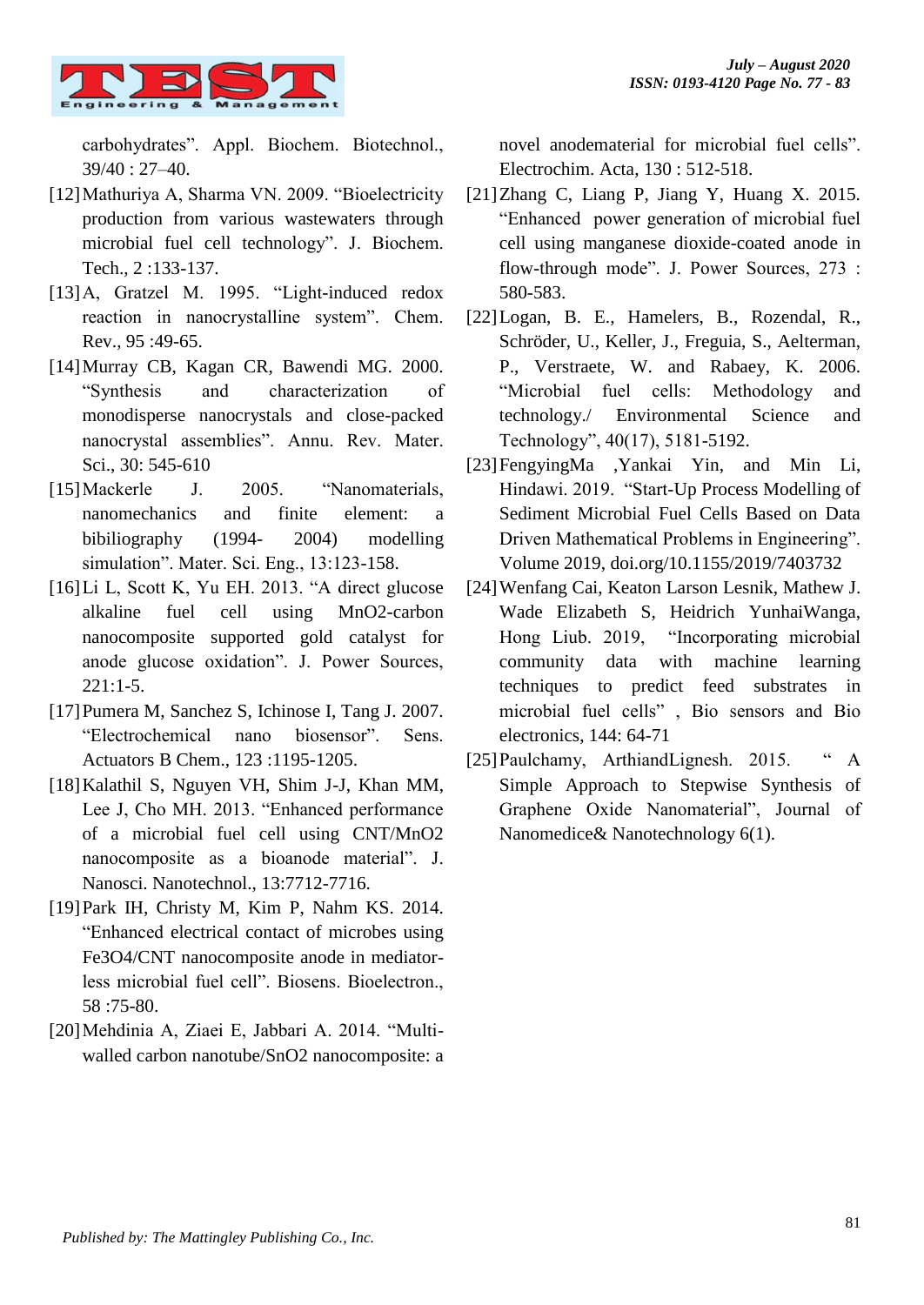

## **Table 1. MFCs with different configurations including electrode material, design, temperature and in feed substrate**

| <b>MFC No</b>    | Feed                   | <b>Electrode</b><br><b>Material</b>        | <b>Bacteria</b><br><b>Used</b> | <b>Temperature</b><br>$(^0C)$ | <b>Electrode Design</b> |
|------------------|------------------------|--------------------------------------------|--------------------------------|-------------------------------|-------------------------|
| MFC 1            | Domestic<br>wastewater | Copper                                     | E-Coil                         | 23                            | Rod                     |
| MFC <sub>2</sub> | Domestic<br>wastewater | Graphite                                   | E-Coil                         | 23                            | Rod                     |
| MFC <sub>3</sub> | Domestic<br>wastewater | Iron                                       | E-Coil                         | 23                            | Rod                     |
| MFC <sub>4</sub> | Domestic<br>wastewater | Graphite                                   | Shewanellap<br>utrefaciens     | 35                            | Plate                   |
| MFC <sub>5</sub> | Domestic<br>wastewater | Graphite<br>with<br>graphene<br>Oxide coat | E-Coil                         | 35                            | Plate                   |
| MFC <sub>6</sub> | Domestic<br>wastewater | Graphite<br>with<br>graphene<br>Oxide coat | Shewanellap<br>utrefaciens     | 35                            | Plate                   |
| MFC <sub>7</sub> | Dairy<br>wastewater    | Graphite<br>with<br>graphene<br>Oxide coat | E-Coil                         | 35                            | Plate                   |
| MFC <sub>8</sub> | Dairy<br>wastewater    | Graphite<br>with<br>graphene<br>Oxide coat | Shewanellap<br>utrefaciens     | 35                            | Plate                   |
| MFC <sub>9</sub> | Dairy<br>wastewater    | Copper                                     | Shewanellap<br>utrefaciens     | 35                            | Plate                   |